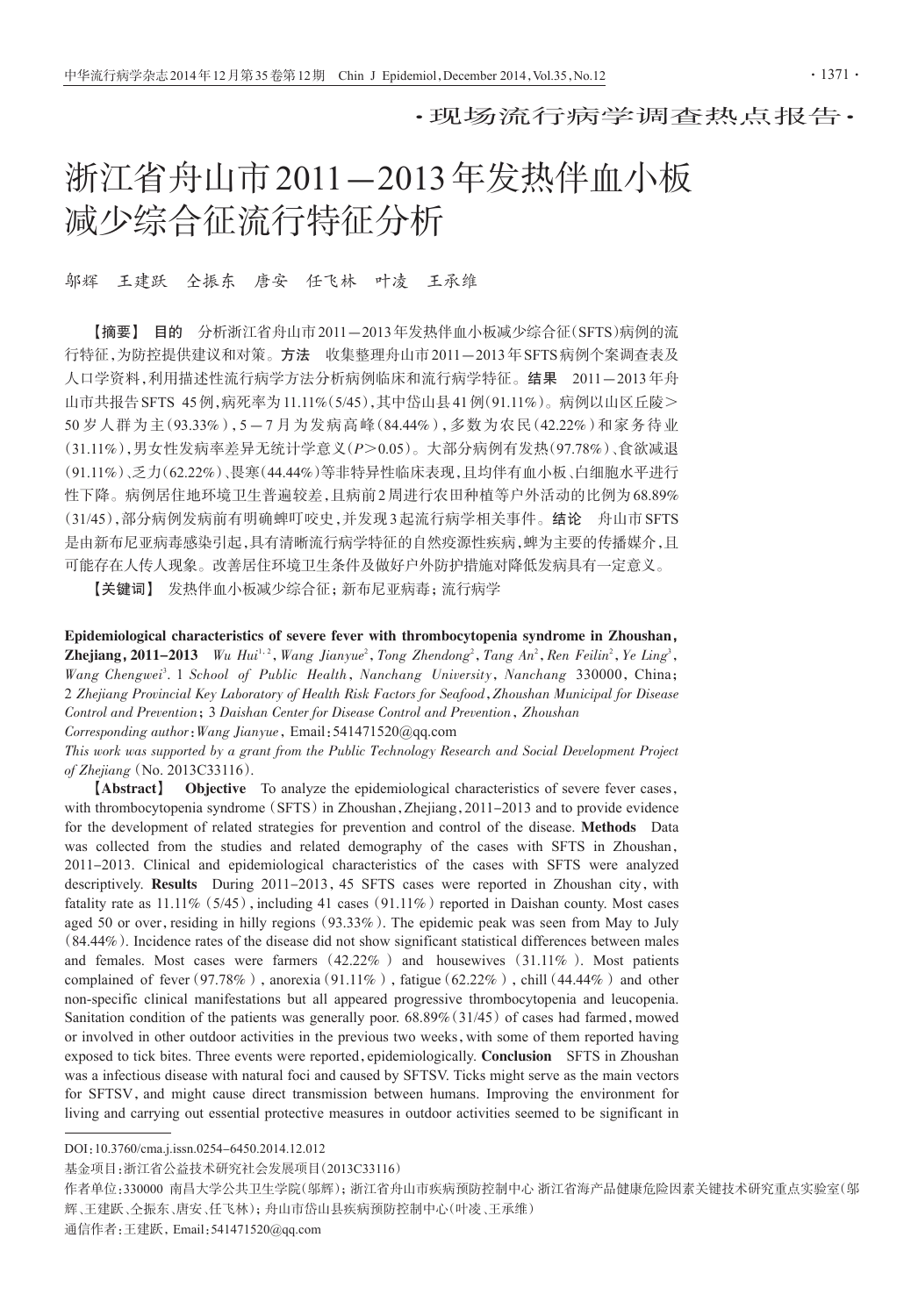decreasing the incidence rate of the disease.

**[Key words]** Severe fever with thrombocytopenia syndrome; Severe fever with thrombocytopenia syndrome Bunyavirus; Epidemiology

发热伴血小板减少综合征(SFTS)是由发热伴 血小板减少综合征布尼亚病毒(SFTSV),即新布尼 亚病毒感染所致的一种新感染性疾病。临床主要表 现为发热、乏力、头痛、肝肾功能损伤以及消化道症 状,并伴有血小板、白细胞减少,其重症患者可因多 脏器官功能衰竭而死亡[<sup>1</sup>] 。中国疾病预防控制中心 已于2010年5月对该病明确定义[<sup>2</sup>] 。2011年6月在 舟山市岱山县发现一例SFTS病例,浙江省成为我国 继河南、湖北等 6 省后第 7 个出现 SFTS 病例的省 份。目前关于 SFTSV 的传播机制及传播途径均尚 不明确,为此本研究分析舟山市 2011-2013年 SFTS病例资料,描述其流行特征,分析危险因素及 传播途径,为该病的治疗与预防控制提供科学依据。

## 资料与方法

1. 资料来源:舟山市 2011-2013 年 SFTS 确诊 病例个案资料源自舟山市疾病预防控制中心SFTS 流行病学个案调查表,实验室检测均由舟山市疾病 预防控制中心完成;舟山市人口学资料来源于中国 疾病预防控制信息报告管理系统。

2. 诊断标准:根据 2010 年 9 月 25 日卫生部《发 热伴血小板减少综合征诊疗方案》公布的诊断标 准。疑似病例定义为具有流行病学史(流行季节在 丘陵、林区、山地等地工作、生活或旅游史等或发病 前2周内有被蜱叮咬史)、发热等临床表现,且外周 血血小板及白细胞降低者。确诊病例定义为疑似病 例具备下列之一者:①SFTSV 核酸检测阳性;②检 测SFTSV IgG抗体阳转或恢复期滴度较急性期呈4 倍以上增高;③分离到SFTSV。

3. 实验室检测:采用荧光 RT-PCR 检测血清标 本SFTSV核酸,病毒核酸提取试剂盒、荧光PCR扩 增试剂盒、特异性引物和探针分别由德国QIAGEN 公司、大连TaKaRa生物工程有限公司及浙江省疾病 预防控制中心提供。

4. 统计学分析:采取病例电话回访及比对中国 疾病预防控制信息报告管理系统等方式,订正完善 EpiData 数据库中舟山市 2011-2013 年 SFTS 流行 病学个案调查资料,并导入Excel及SPSS建立数据 库,同时导出疾病预防控制基本信息系统中的人口 学资料。利用 Excel 和 SPSS 软件完成流行特征分 析,并结合相应人口学资料生成发病率、死亡率、构 成比等统计数据;疾病的年发病、死亡趋势采用年报 数据;分析采用描述性流行病学方法,率的比较采用  $\chi$ '检验,有序分组资料采用线性趋势检验,采用双侧 检验,检验水准α=0.05。

### 结 果

1. 流行概况:2011-2013 年舟山市 SFTS 确诊 病例共 45 例,占浙江省总确诊病例的 69.23%(45/ 65)。其中3年平均发病率为1.33/10万,总病死率为 11.11%(5/45),发病率呈上升趋势(表1)。

表1 2011-2013年舟山市SFTS发病与死亡情况

| 年份   | 发病<br>例数 | 发病率<br>$(10)$ 万) | 死亡<br>例数 | 死亡率<br>(10) | 病死率<br>$(\%)$ |
|------|----------|------------------|----------|-------------|---------------|
| 2011 | 6        | 0.54             | $\theta$ | 0.00        | 0.00          |
| 2012 | 18       | 1.61             |          | 0.19        | 11.11         |
| 2013 | 21       | 1.82             |          | 0.26        | 14.29         |
| 合计   | 45       | 1.33             |          | 0.15        | 11 11         |

2. 流行特征:舟山市除嵊泗县外,其余3县区均 报告了 SFTS。其中岱山县病例数占 91.11%(41/ 45),普陀区占 6.67%(3/45),定海区占 2.22%(1/ 45)。在所有病例县区中,岱山县3年总发病数、总 发病率、总死亡数和总病死率均居首位,3年平均发 病率为 6.70/10 万,为全市平均发病水平的 5.08 倍 (6.70/1.33),与普陀区和定海区的总发病率差异均 具有统计学意义(分别为χ2=66.196,χ2=89.97,均 P<0.01);病例主要分布在山区和丘陵地带的农村, 呈高度散发状态。

2011-2013 年舟山市 SFTS 发病例数逐年上 升,且病例数呈单峰分布,具有明显季节性,主要集 中于春夏季(5-7 月),占总病例数的 84.44%(38/ 45),见图 1。年均发病率以 7 月最高为 0.50/10 万, 其次为6月0.41/10万和5月0.27/10万。



图1 2011-2013年舟山市SFTS发病例数按月分布趋势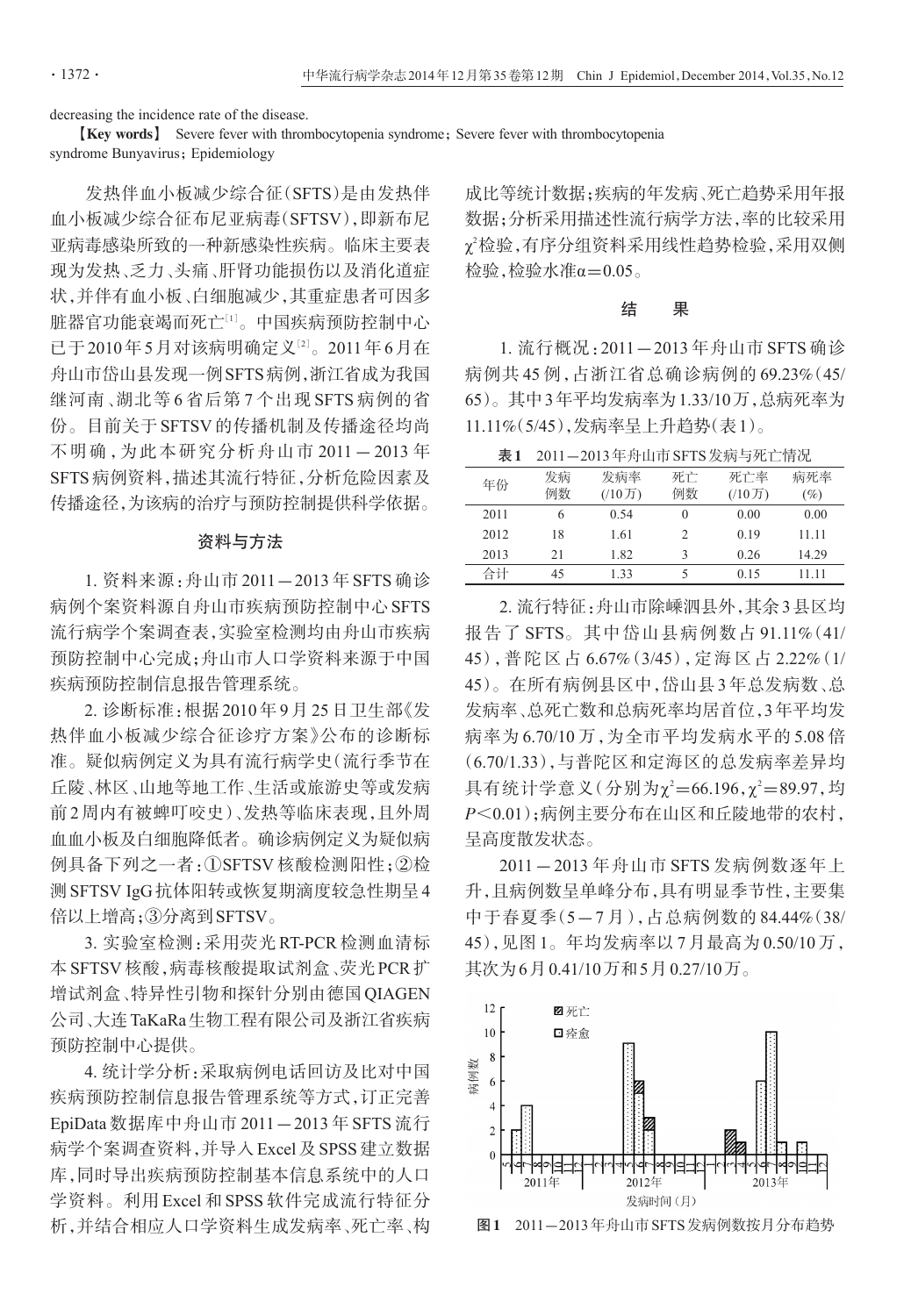SFTS病例发病年龄为40~84岁,平均(66.80± 11.38)岁;其中≥50岁占93.33%(42/45);男性21例, 女性24例,男女性别比为0.875 ∶ 1,男女性别年均发 病率、病死率差异均无统计学意义(分别为χ²= 0.613,χ <sup>2</sup> ≈0.000,均 P>0.05)。病例主要为农民 (42.22%,19/45),其次为家务及待业人员(31.11%, 14/45)、其他职业者(15.6%,7/45)、工人(6.70%,3/ 45)、渔(船)员(4.40%,2/45)。年龄别发病率分析显 示,随年龄增加发病率不断升高(χ²=131.170, $P$ < 0.01);年龄别病死率分析显示,≥80岁者病死率最 高(表2)。

表2 2011-2013年舟山市SFTS发病 与死亡的年龄和性别分布

| 特征        | 发病<br>例数 | 发病率<br>(10) | 死亡<br>例数       | 死亡率<br>$(10)$ 万) | 病死率<br>$(\%)$ |
|-----------|----------|-------------|----------------|------------------|---------------|
| 年龄(岁)     |          |             |                |                  |               |
| $<$ 50    | 3        | 0.13        | $\overline{0}$ | 0.00             | 0.00          |
| $50 \sim$ | 11       | 1.94        | 1              | 0.18             | 9.09          |
| $60 \sim$ | 9        | 2.94        | 1              | 0.33             | 11.11         |
| $70-$     | 15       | 8.60        | 1              | 0.57             | 6.67          |
| $\geq 80$ | 7        | 10.25       | $\overline{2}$ | 2.93             | 28.57         |
| 性别        |          |             |                |                  |               |
| 男         | 21       | 1.18        | $\overline{c}$ | 0.11             | 9.52          |
| 女         | 24       | 1.48        | 3              | 0.19             | 12.50         |
| 合计        | 45       | 1.32        | 5              | 0.15             | 11.11         |

注:发病率、死亡率均为年均发病率、死亡率

3. 传播途径与危险因素:45例均居住于山区丘 陵地带。发现绝大部分病例居住地周围存在较多杂 草及灌木丛,环境卫生整体较差,其中 48.89%(22/ 45)自述居住地有蜱,明确蜱叮咬史者占13.33%(6/ 45)。发病前 2 周有种地、割草等户外活动史者占 68.89%(31/45),动物饲养史和野生动物接触史均占 13.33%(6/45),另有 51.11%(23/45)家中存在鼠患。 调查期间共发生3起流行病学相关事件,其中2起家 庭聚集性事件和 1 起同时间段相邻地区(<200 m) 发病事件。

4. 就诊情况及临床表现:SFTS死亡病例平均发 病到首诊时间长于痊愈病例,而平均发病到首诊、确 诊时间均短于痊愈病例(表3)。病例首诊医疗机构 主 要 为 县 区 级 (48.89%, 22/45), 其 次 为 乡 镇 级 (28.89%,13/45)、村卫生院(17.78%,8/45)和地市级 及以上(4.44%,2/45)。所有病例均为急性起病,除1 例外均有发热(38~40 ℃)。多数表现为食欲减退 (91.11%)、乏 力(62.22%)、畏 寒(44.44%)、头 痛 (42.22%)、恶心(40.00%)、全身酸痛(31.11%)、腹泻 (28.89%)、呕吐(24.44%)、腹痛(22.22%)等非特异

表3 2011-2013年舟山市 SFTS 发病、首诊和确诊时间

| 病例 | 例数 | 平均发病至<br>首诊(d) | 平均首诊至<br>确诊(d) | 平均发病至<br>确诊(d) |
|----|----|----------------|----------------|----------------|
| 痊愈 | 40 | 3.23           | 12.10          | 14.33          |
| 死亡 |    | 3.60           | 11.00          | 13.60          |
| 合计 | 45 | 3.27           | 11.98          | 14.24          |

性症状和淋巴结肿大(46.67%)等体征。实验室检查 外周血血小板、白细胞计数呈进行性下降,血小板计 数最低至0.6×109 /L,白细胞计数最低至11×109 /L。

### 讨 论

SFTSV为单股负链RNA病毒,属布尼亚病毒科 白蛉病毒属。在 GenBank 数据库中已公布了 21 株 分离株基因组(L、M、S片段)序列信息[3]。该病毒与 已报道的其他已知白蛉病毒属同源性极低,最高片 段同源性<35%,故认为是一种新型病毒,经研究发 现其与发热伴血小板、白细胞减少综合征存在着致 病关系[4]。

2011-2013年舟山市共报告SFTS确诊病例45 例,死亡 5 例。其中绝大部分病例来自岱山县 (91.11%),该县属海岛丘陵地区,交通较封闭,人口 流动相对少,其高发病率可能与其独特的地理环境 密切相关。病例中仅一例为外来人员,其在该地从 事钓鱼等野外活动后发病,其余病例均为本地居民, 且发病前1个月内均无外出史,故该病本地疫源性 特征明显,提示进入该地区进行野外活动的外来人 员应加强预防意识做好个人防护措施。

岱山县SFTSV的S基因与浙江省其他地区具有 高度同源性[5],而与国内其他6省病毒 S 基因具有 一定差异,在基因进化上形成一个相对独立的新分 支'<sup>6]</sup>。张磊等<sup>[7]</sup>通过SFTSV核衣壳蛋白基因编码序 列比对及进化分析也发现我国SFTSV按地区可分为 2个群,其中浙江省与湖北省分离株的同源性最高, 说明不同群SFTSV的分布存在一定的地理差异。

调查分析发现,大部分病例来自农村中老年人, 多数为农民和家务待业者,生活水平相对较低,其中 发病率差异无统计学意义。中老年人的易感性是否 与其机体免疫力、病毒侵蚀性或其暴露机会有关,仍 需进一步研究。发病季节呈单峰分布,病例主要集 中于夏春季节(5—7月),与相关报道一致'<sup>8」</sup>。而河 南、江苏等省报告的病例发病季节呈双峰分布'º,10', 这可能与不同地区生境存在差异有关。病例居住地 均为山区丘陵地带,大部分病例居住在山麓附近农 村,具有较明显的地理聚集特征。病例住宅周围环